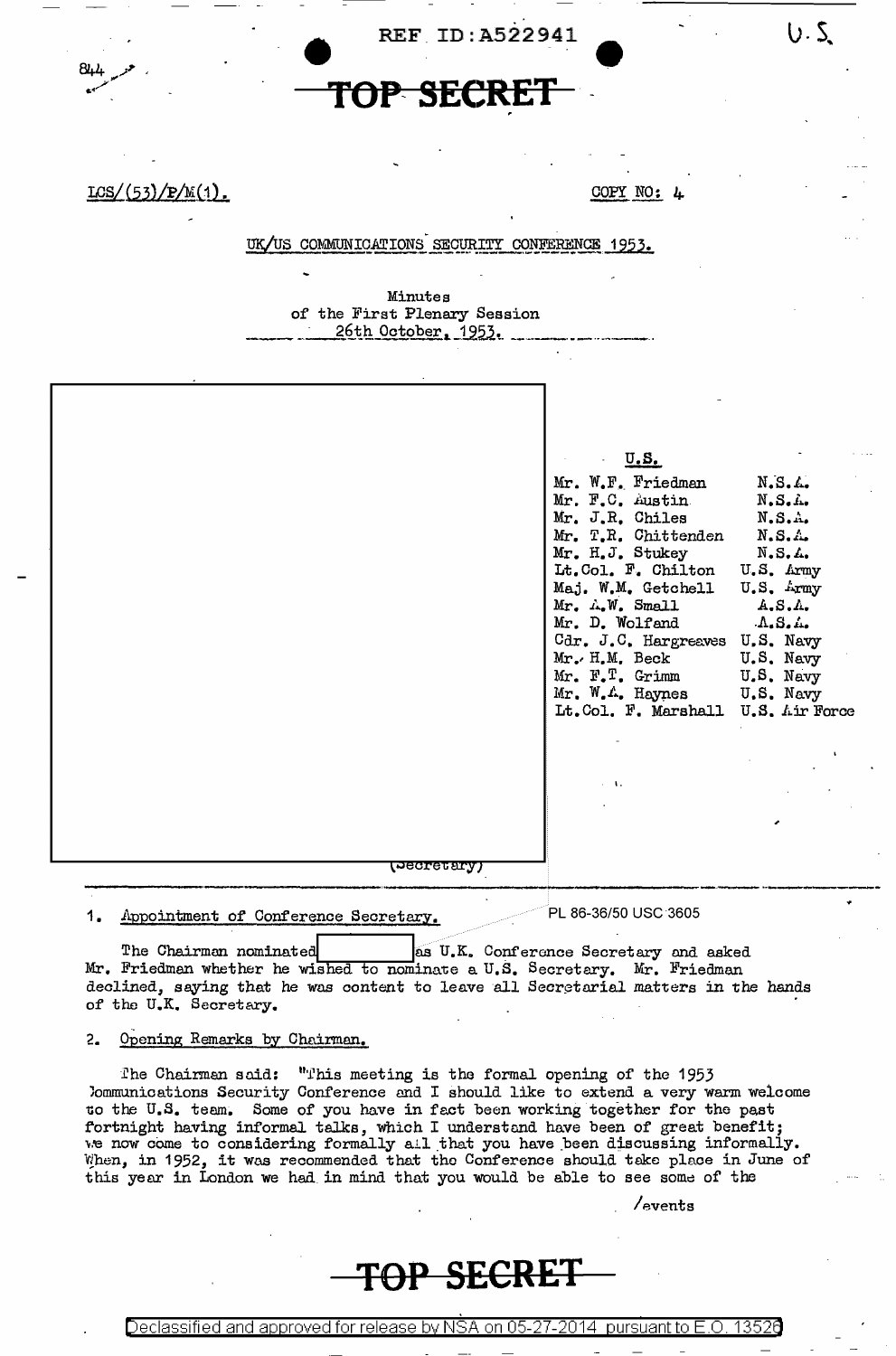events connected with the Coronation. Owing to the shortage of hotel accommodation, however, this was not possible and it was decided to postpone the Conference until October. We are very glad to welcome you here and hope this Conference will be very successful and that you will enjoy your visit to us.

TOP SECRET

The aim of the Conference is to achieve a very wide agreement on all aspects of communications security and it is hoped that, from the full and frank discussions between experts, much benefit will be derived. The exchange of details of work that has been going on 3,000 miles apart will be of great mutual interest and in the clash of minds you will get the best answer. I would like to say that we in this country are seriously perturbed at the state of our communications security as distinct from cryptographic security. I am informed that our standards compare very unfavourably with those of some other countries.

The Cypher Policy Board, of which I am Chairman, has now materially enlarged its terms of reference and has brought into its main policy-making committee the three Service Directors of Intelligence; it has enlarged its Secretariat, established it as an Agency and appointed as Director of that Agency. has great experience in signal, intelligence and supply matters. Is all out formally join the Agency until to-day the Conference will be conducted on the U.K. side by I hope that this 1953 Conference will be very successful and in addition that our U.S. friends will enjoy their stay in England." PL 86-36/50 USC 3605

## 3. Remarks by Mr. W.F. Friedman (Head of U.S. Delegation)

Mr. Friedman replied: "First I would like to say on behalf of my team how much we appreciate your cordial welcome. We are very glad to be here and incidentally I shall put in a request that we get full marks for bringing such lovely weather with us. Seeing London is a great pleasure to begin with but seeing it under such favourable conditions makes it very much nicer. This is No.4 in the series of these Conferences, which began in October 1950 for the purpose of surveying certain features of communications security of interest both to your Government and to mine. The purpose of course is to provide a mechanism for exchanging technical information and keeping in step to ensure that we have adequate means with which to communicate securely. I am one of the old timers in our group and in 1941 we were confronted with the immediate necessity for combined communications in a high grade system.<br>There was a very serious lack of a secure Combined system. You had your high grade machine and we had ours but they could not interwork. How need point out to all those present. In fact I may say that that lack occasioned the loss of many lives and of millions of pounds sterling in material. We must ensure that this does not happen again.

This Conference is especially concerned with several requirements. First of our communicators and second of our intelligence community. It was originally decided to hold this Conference in June but this was postponed owing to the Coronation and also because we hoped to have more clearly before us the requirements of NATO. Mentioning the NATO requirements brings to my mind the disease to which I have applied the term "cryptclogic schizophrenia." On the one hand many of us are concerned with the provision of secure means for communications, on the other hand, part of our organization has a natural reluctance to this course of action. As for myself I have learned how to handle some of the symptoms of that illness; I hope the same is true as to the others present.

The work of Phases I and II of the Conference has been greatly facilitated by the informal discussions which have been held in the last two weeks. The two Pheses were in the background of the minds of the persons who sat around the table at these informal discussions and I am quite sure, as has expressed, that these informal meetings are very, very useful things. It is, however, a question has expressed, that for discussion whether we want these informal discussions to continue their present form. I will not spend any more time on that now and again I agree with as to the great value of these Conferences for combined communications and also for NATO communications. /I

-TOP SECRET

 $844 - 5$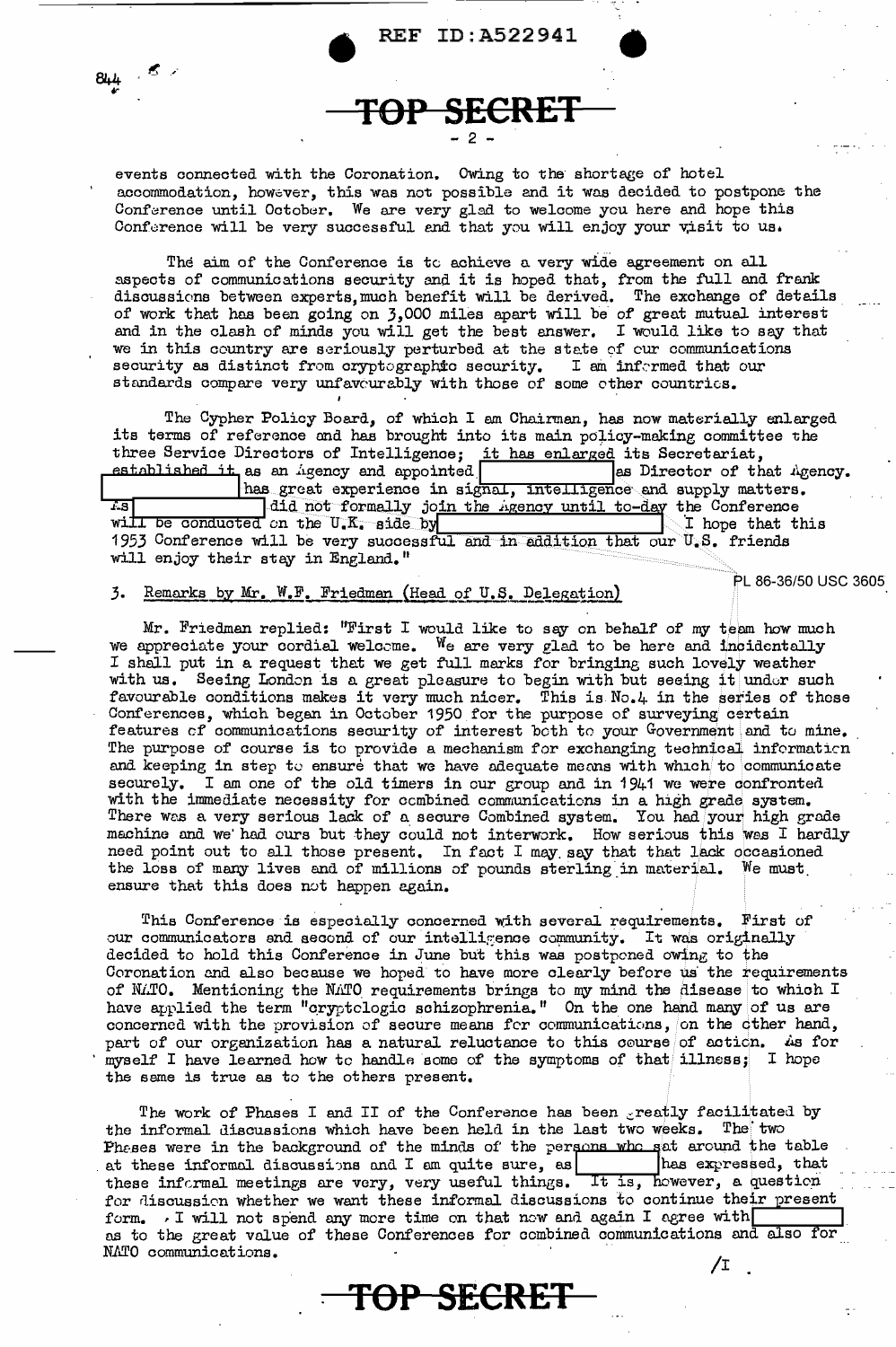## **REF ID:A522941**

I listened with great interest to what head to say about the need<br>for improved communications security in the widest sense. I may say that personally<br>I have been considerably distressed about the things at which he hinted very brief remark on that point. I feel that we are handing information to our enemies on a silver platter instead of forcing them to devote great effort and to expend a great deal of money in an unprofitable endeavour to obtain it.

Thank you for the cordial welcome which you have expressed; I also wish to express my appreciation of the working arrangements which have been provided for our team and for their comfort."

Appointment of Executive Committee. 4.

 $84 +$ 

The Chairman nominated U.K. representatives as follows  $\overline{I}$ 

was nominated as observer. The Chairman added that he would like to reserve the right to neminate one or two other observers for the purpose of elucidating any technical points.

Mr. Friedman agreed and nominated the U.S. representatives as follows:-

Mr. Friedman Mr. Austin Mr. Chiles Mr. Chittenden

Mr. Small representing the U.S. Army (with Lt. Col. Chilton,<br>Major Getchell and Mr. Wolfand as alternates)

Cdr. Hargreaves representing, the U.S. Navy.

Lt.Col. Marshall or Lt.Col. Anderson representing the U.S. Air Force.

representing N.S.A.

Mr. Friedman also reserved the right to introduce technical advisors or observers from time to time as required.

Appointment of Chairman of Executive Committee. 5.

The Chairman offered to Mr. Friedman the Chairmanship of the Executive Committee. Mr. Friedman replied that he was delighted to be offered the Chairmanship of the Executive Committee but would prefer that a U.K. member of the Executive Committee should serve as Chairman.

The Chairman then nominated as Chairman, Executive Committee.

6. First Meeting of Executive Committee.

It was agreed that the first meeting of the Executive Committee should take place immediately after this Plenary Session.

Date of Next Meeting.  $7.$ 

The Chairman then announced that the date of the Closing Plenary Session had been tentatively fixed for 3 o'clock on Tuesday, 10th November and he asked all members to hold themselves in readiness to attend. He added:-

"Before closing this Plenary Session I should like to wish you great success in your deliberations and I look forward to seeing you to-night at the Cocktail Party."

**SECRET** 

PL 86-36/50 USC 3605